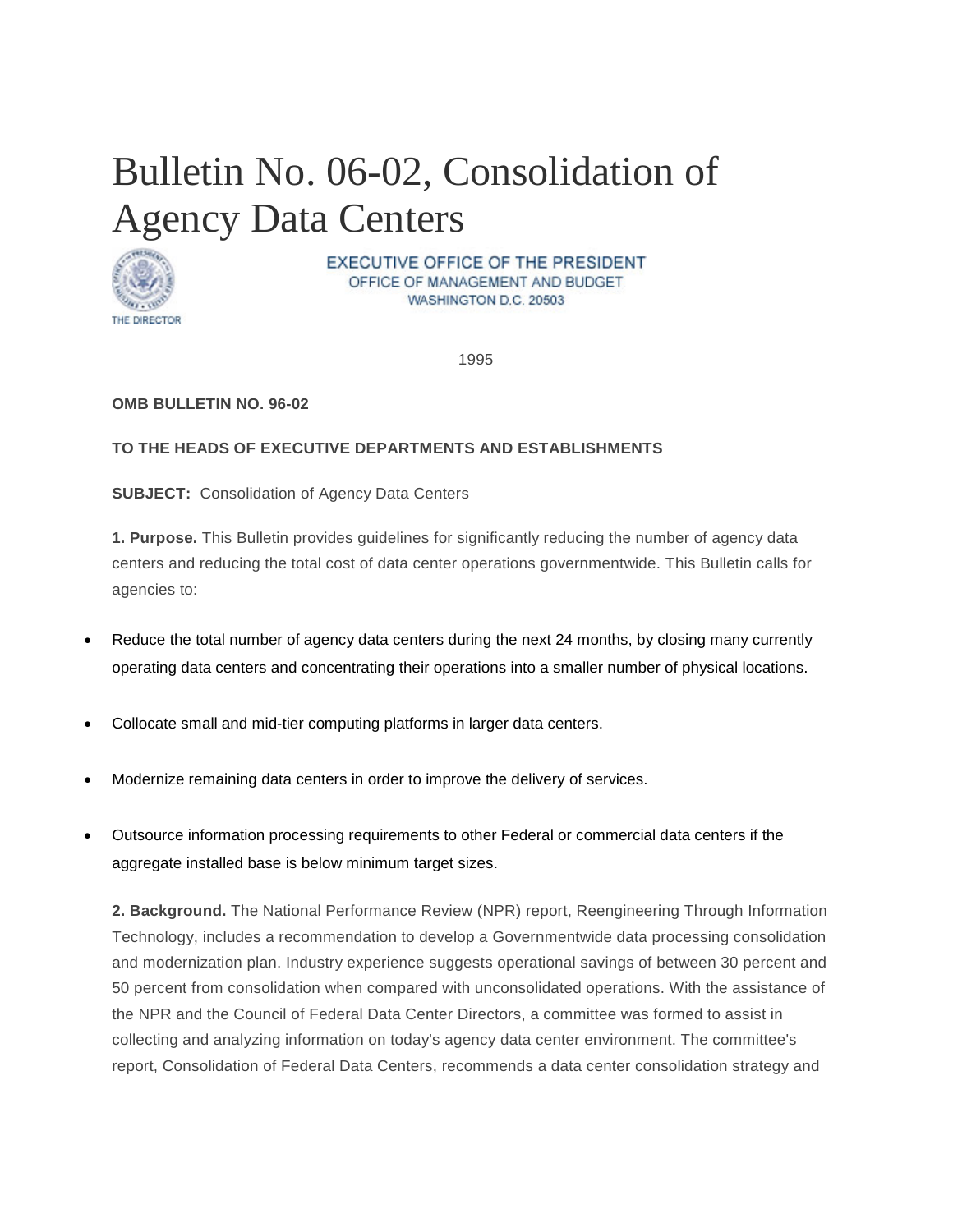provides a plan for implementing the recommended strategy. Information on obtaining copies of the report can be found in Attachment 1.

**3. Applicability.** This Bulletin applies to all Executive agencies that operate or finance the operation of agency data centers that support Government missions.

**4. Policy.** Agencies are allowed considerable discretion as to which data center(s) to retain and which to close so long as (1) the selected consolidation scenario is cost-effective and the best value, and (2) minimal data center target sizes are met.

Agencies should strive for revenue neutral consolidation plans with capital and operating expenditure savings being used to fund the consolidation effort. Agencies should conduct business case analyses to determine whether a site should be expanded into a consolidated agency data center or phased out.

**5. Exceptions.** OMB will consider exceptions to the guidance and policy contained in this Bulletin on a case-by-case basis. All requests for exceptions shall be submitted by the agency's chief operating officer or comparable official. Exception requests should be directed to the OMB policy official with responsibility for the agency requesting the exception. Requests for exceptions should also be noted in summary and progress reports.

**6. Definitions.** As used in this Bulletin:

- a. *Agency* The term agency means any executive department, military department, Government corporation, Government controlled corporation, or other establishment in the executive branch of the Federal Government, or any independent regulatory agency.
- b. *Agency Data Center* Large centralized information processing operations have traditionally been referred to as agency data centers. This bulletin focuses on consolidating small, mid-tier, and large computing platforms into such centralized information processing centers. In order to identify all information technology assets that should be considered for consolidation, this traditional definition is expanded as described below.

In the context of consolidation and modernization, an agency data center is defined as any automated information processing operation with a standing staff of five or more full-time-equivalent (FTE) employees (computer operators, computer systems programmers, telecommunications specialists, administrative support staff, etc.) that performs one or more of the following functions: processes agencyapproved automated applications systems, affords time-sharing services to agency personnel, provides office automation and records management services through a centralized processor, and/or provides network management support for agency wide area networks.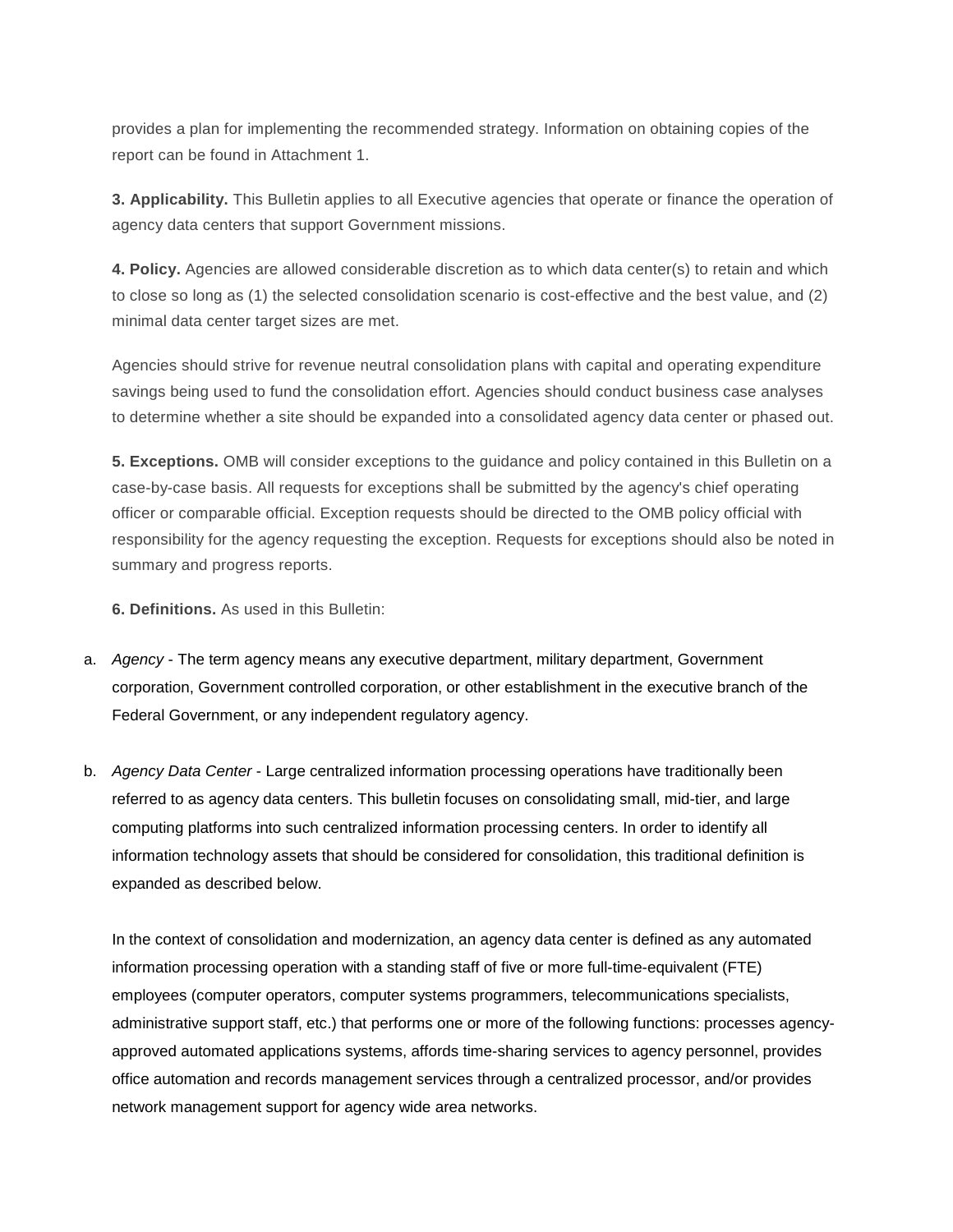Facilities that merely support local area networks (LANs), file servers, or desktop computers are not categorized as agency data centers. Applications programmers are not included in calculating FTE employees.

c. *Agency Data Center Consolidation* - Agency data center consolidation means concentrating data processing into fewer physical facilities and combining workload onto fewer computers. Agency data center consolidation includes one or more of the following concepts:

*Collocation* - Moving information processing systems from multiple locations to a single location where they continue to operate as discrete systems.

*Hardware Consolidation and Upgrade* - Combining hardware components from various locations into centralized, modernized hardware configurations.

*Workload Consolidation* - Moving software applications workload from two or more computer systems into discrete workload segments that are processed on a single computer system. Workload consolidated in this manner is considered to be "rehosted." Workload consolidation is distinct from consolidation and standardization of software applications that result from reengineering basic functions and services and related systems.

- d. *Agency Data Center Modernization* Agency data center modernization means upgrading, enhancing, and/or phasing out and replacing outdated facilities, equipment, and operating practices, to keep pace with improvements in information technology and management methods. Modernized facilities, technology, and management practices play a critical role in capturing the economic benefits of agency data center consolidation.
- e. *Outsourcing* Outsourcing means obtaining data processing services from other Federal agencies or commercial concerns.

## **7. Responsibilities.**

- a. All Federal Agencies. The head of each agency will:
- a. By March 1, 1996, develop an inventory of agency data centers and identify the FY 1995 end-of-year size and cost of operations of each data center in the format provided in Attachment 1. A good starting point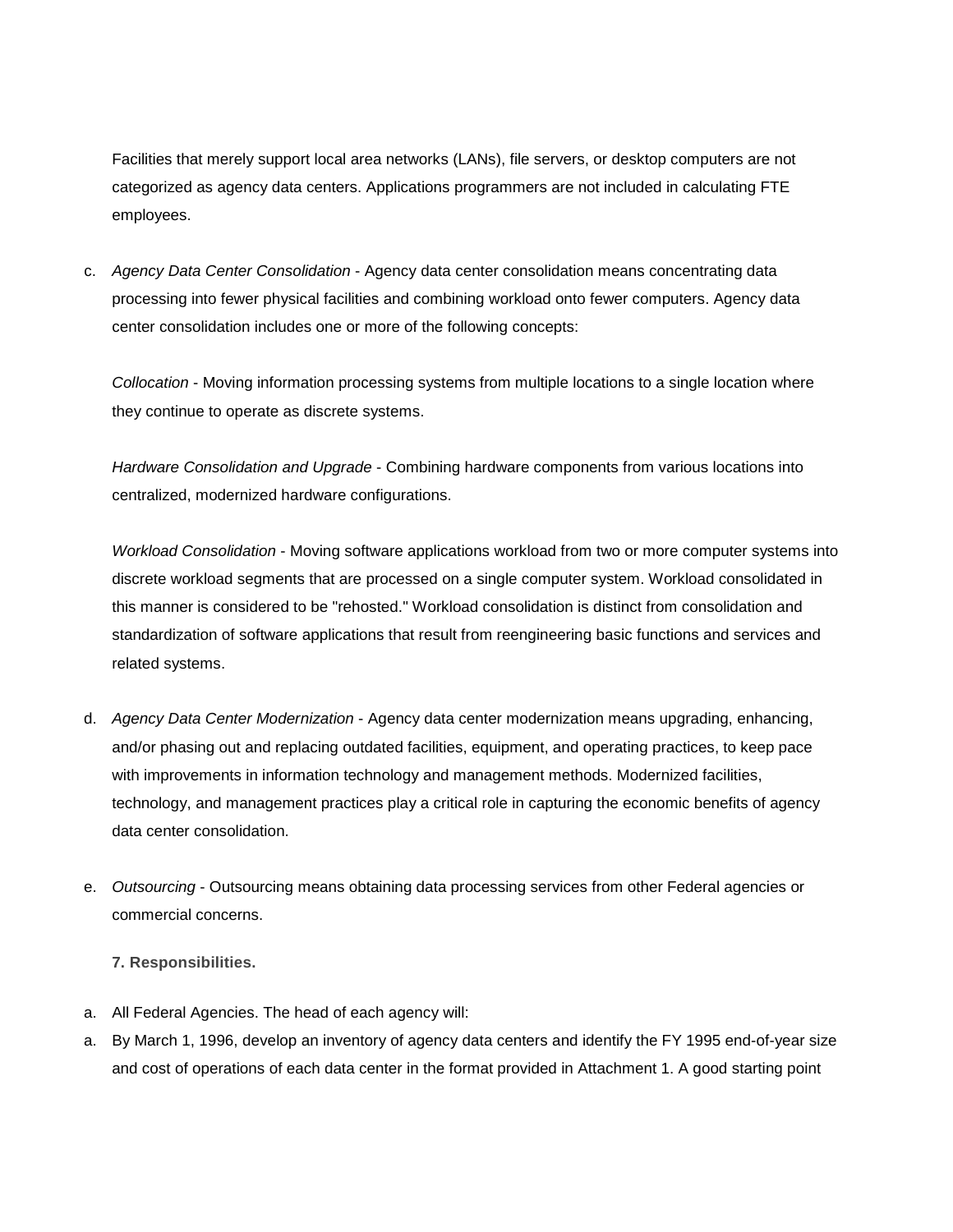for most agencies will be found in the Consolidation of Federal Data Centers report.

- b. By June 3, 1996, develop a data center consolidation strategy for meeting the minimum target sizes established in Attachment 2. Agencies with an aggregate installed base below the minimum target sizes must develop a strategy for outsourcing to other Federal or commercial data centers.
- c. By September 2, 1996, develop a detailed Implementation Plan for consolidation in accordance with Attachment 3. The plan should identify all issues that will affect the schedule, including those relating to acquisitions, human resources, funding, and facility improvements. The plan will ensure that agency data centers designated by agencies as receiving sites be given administrative and budgetary priority for facility buildout and upgrade; environmental improvements (e.g., power supply, air conditioning, air purification); adequate security and access provisions; and continuity of operations.
- d. By June 1998, complete consolidations.
- e. Determine if a proper financing mechanism (management fund) exists in the agency's account structure, within which a Federal data center can be efficiently, and effectively operated on a fee-for-service basis. Where the proper financing mechanism does not exist, agencies should provide draft authorization language along with their FY 1998 budget submission.
- f. Assure that data center fee structures adhere to the costing methodologies prescribed in OMB Circular A-130 (subsection 8.b.4.c) and the standardized accounting practices as recommended by the Financial Accounting Standards Advisory Board (FASAB) and issued by OMB and the General Accounting Office (GAO).
- g. Provide summary and progress reports to OMB in accordance with the following schedule.

Inventory of Agency Data Centers -- Due March 1, 1996 Data Center Consolidation Strategy -- Due June 3, 1996 Summary of Implementation Plans -- Due September 2, 1996 Semi-annual Report on the Status of Consolidation -- Due January 30, 1997, and every six months thereafter

b. General Services Administration. The General Services Administration will: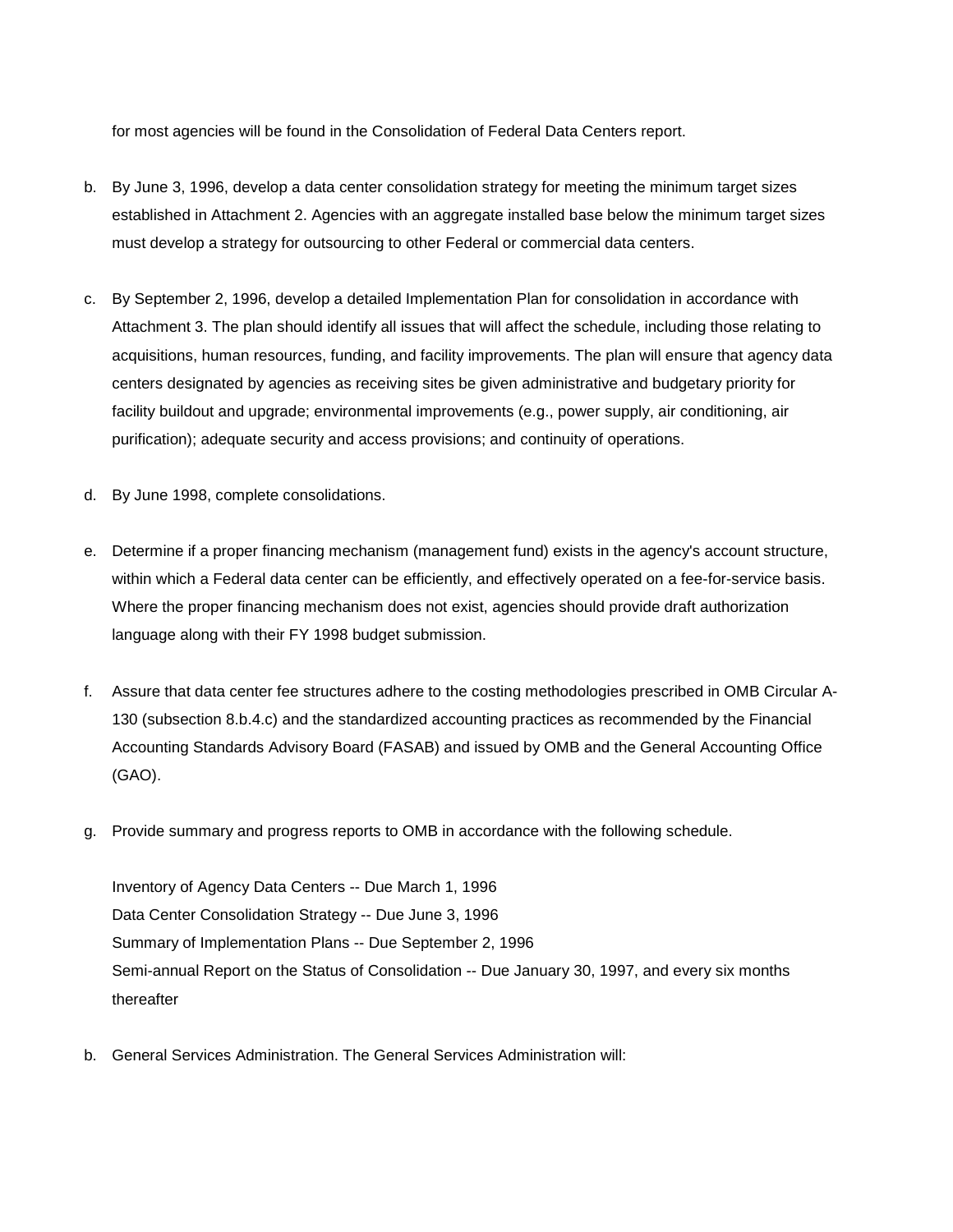- a. Review any relevant requests for Delegations of Procurement Authority to verify that agencies are complying with the guidelines contained in this Bulletin.
- b. Allow the procurement of additional computing capabilities for agency data centers that are offering crossservicing to other agencies.
- c. Award and service governmentwide contracts to provide agencies with quick, low-cost alternatives for obtaining commercial data processing services.
- c. Office of Management and Budget. The Office of Management and Budget will:
- a. Review agencies' streamlining plans and budget requests for consistency with this Bulletin.
- b. Track agencies' semi-annual reporting on progress towards consolidation.
- c. Review legislation for working capital funds in support of data centers that offer services on a fee-forservice basis.
- d. Monitor consolidated agency data centers for cost and effectiveness relative to the private sector and for conformance with overall government policies.
- e. Promulgate additional guidance as appropriate.

**8. Submission Requirements.** Agencies are asked to provide the required summary and progress reports to Sally Katzen, Administrator, Office of Information and Regulatory Affairs, Room 10236, NEOB, Washington, D.C. 20503.

**9. Information Contacts.** Specific agency concerns should be directed to the agency's program examiner. General questions regarding Attachments 1-4 of the Bulletin can be directed to Jasmeet Seehra at 202-395-3123.

**10. Termination Date.** This Bulletin expires three years from date of issuance.

Alice M. Rivlin **Director**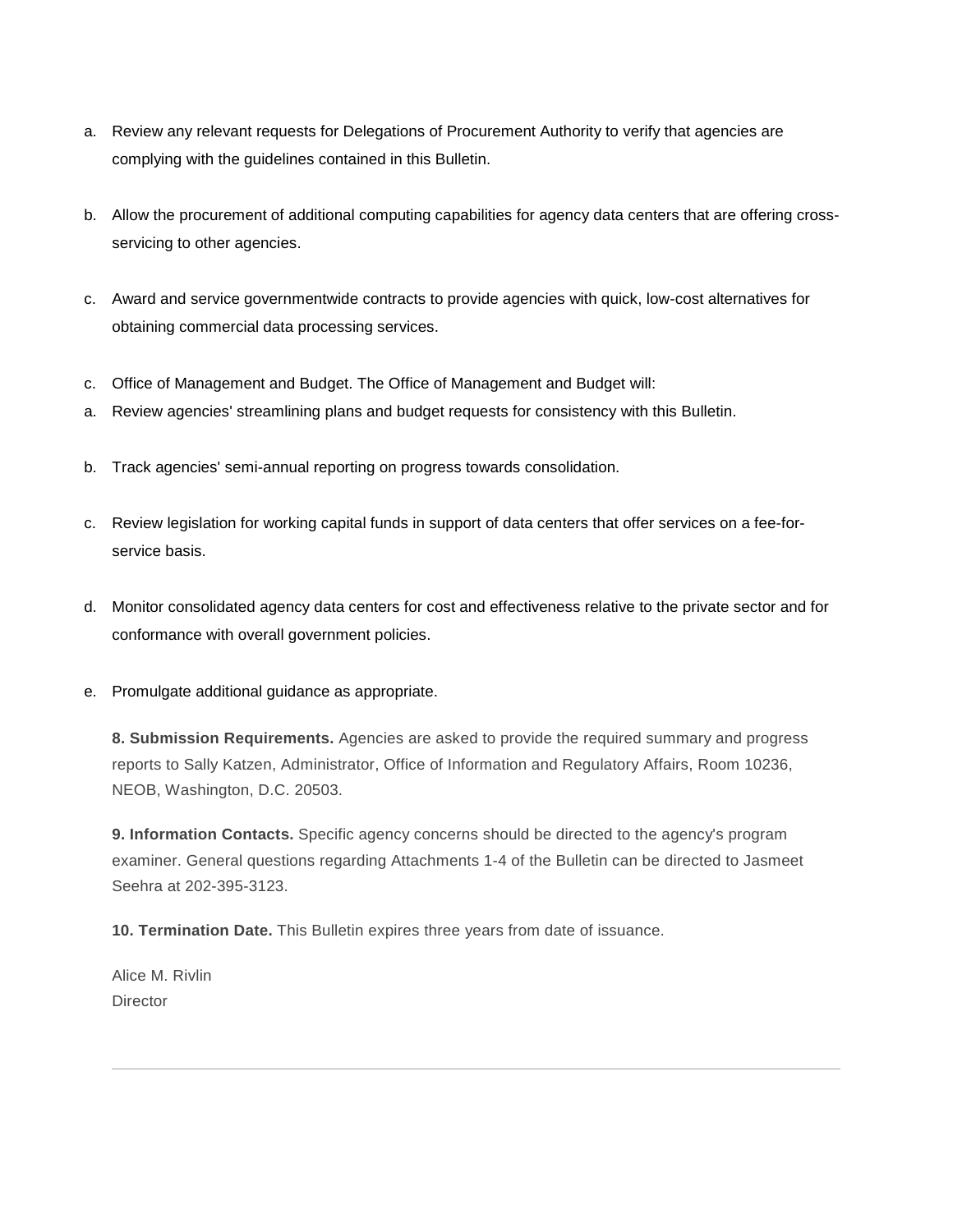Attachment 1 - [Inventory of Agency Data Centers](#page-5-0) **Attachment 2 - [Data Center Consolidation Strategy](#page-10-0)** Attachment 3 - [Summary of Implementation Plans](#page-12-0) Attachment 4 - [Semi-annual Report on the Status of Consolidation](#page-15-0)

## **Attachment 1 Inventory of Agency Data Centers**

<span id="page-5-0"></span>Agencies will provide for OMB review an aggregate data center inventory for the agency containing the elements identified in section 1.2. In order to develop the aggregate information, agencies will conduct site surveys of data centers to establish the agency's current information processing environment, including technical, staffing, and cost data. Agencies will then develop a single site survey database to accommodate the results of all site surveys. For many agencies, the report of the interagency committee, *Consolidation of Federal Data Centers*, will be a good starting point for developing an inventory.

**1.1 Individual Data Center Inventory.** Agencies will collect the following site-level technical, staffing, and cost data for each data center:

- (a) Data center name, location, and primary mission;
- (b) Basic hardware configuration:
- 1. Mainframe processors including quantity, make/model, and processor rating, and *[Note: The delineation between mid-tier processors and mainframes often blurs on the margins. As defined by this bulletin mainframe processors are large-scale, multi-tasking computers that (1) serve large numbers of concurrent on-line users and/or (2) execute batch applications. These machines generally operate on raised computer room floors and require controlled environmental conditions.]*
- 2. Small and mid-tier processors including quantity, make/model, and primary use; *[Note: As defined by this bulletin, small and mid-tier processors do not include desktop personal computers or scientific work stations. Small and mid-tier processors are those machines that fall in the range between the work station and the mainframe. Examples of their uses include, but are not limited to, client servers, network controllers, process controllers, and dedicated single application processors.]*

(c) Federal and contractor data center staff, including data center management personnel, computer operators, computer systems programmers, communications specialists, and administrative and support staff; and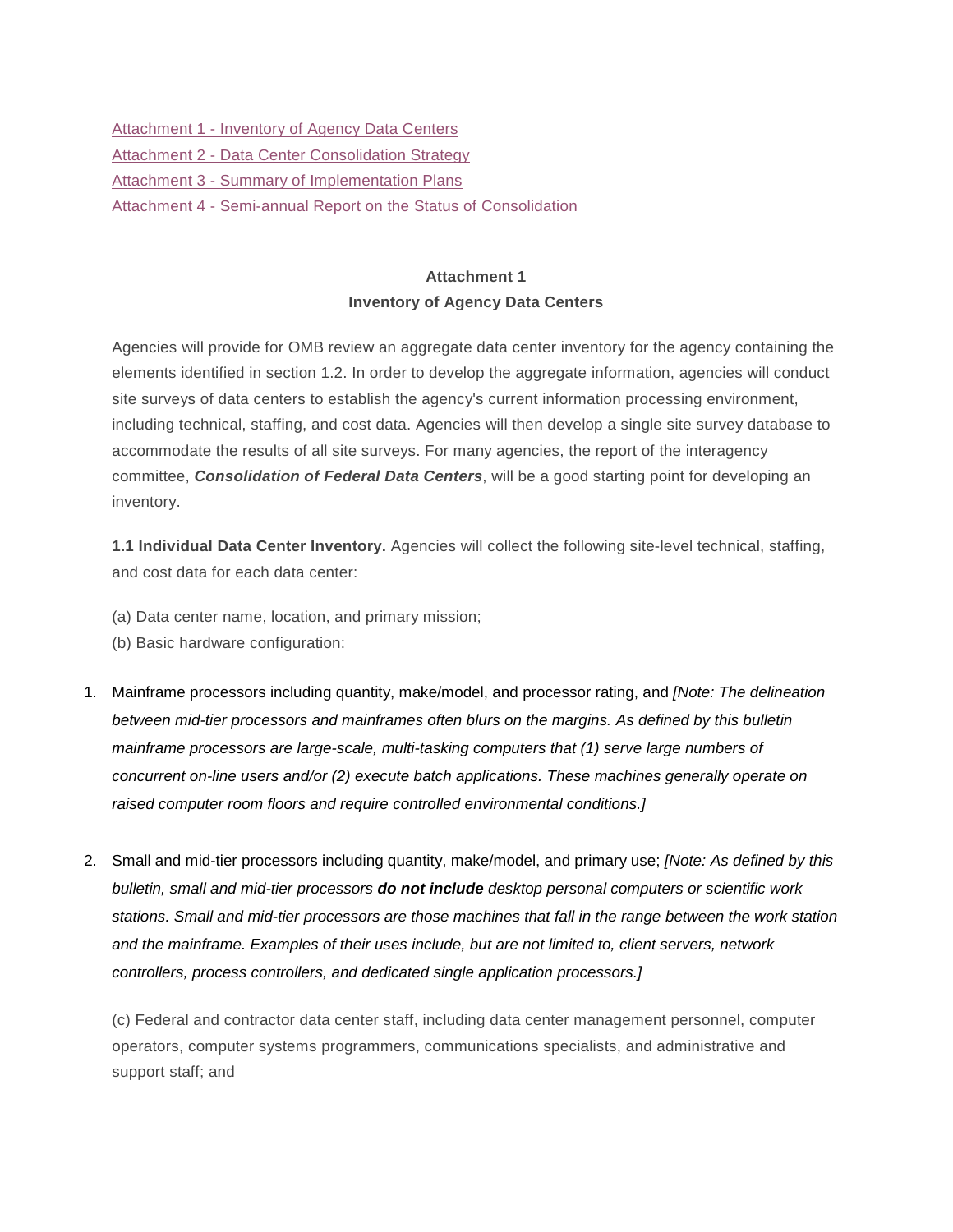(d) FY 1995 costs for hardware (purchase, lease, and maintenance); software (purchase, licenses,and maintenance); staffing (direct and indirect); utilities; facilities (purchase, lease, and maintenance); communications (voice and data); and contract services. A suggested format the individual data center inventory is provided below.

#### **Individual Data Center Inventory**

Reports are populated with sample data for illustrative purposes.

Department of \_\_\_\_\_\_\_\_(Department Name)\_\_\_\_\_\_\_\_\_

## **General Information**

| Data center name     | Data Center Name                                         |
|----------------------|----------------------------------------------------------|
| Data center location | <b>Complete Address</b>                                  |
| Primary Mission      | Briefly describe primary service provided by Data Center |

#### **Basic Hardware Configuration**

#### **Mainframe Processors**

| Quantity | Make/Model | <b>Processor Rating</b> | <b>Total Processing Power</b><br>Quantity<br>X Processor Rating |                 |
|----------|------------|-------------------------|-----------------------------------------------------------------|-----------------|
| $\sim$   | 2.         | C00C-0C0M HDI           | 58 MIPS                                                         | 116 MIPS        |
| $\sim$   | 2          | Unisys 2200-644         | 53 MIDS                                                         | 106 MIPS        |
| Total    |            | $- -$                   | $\sim$                                                          | <b>222 MIPS</b> |

## **Small and Mid-Tier Processors**

|       | Quantity | Make/Model            | Primary Use                                                         |
|-------|----------|-----------------------|---------------------------------------------------------------------|
|       | 4        | DEC VAX 4000/70A      | Departmental client server                                          |
|       | 5        | IBM AS/400 Model 9406 | Distributed departmental processing                                 |
|       | з        | HP 9000 Model 800/H40 | Departmental client server                                          |
| Total | 12       | $\sim$ $\sim$         | $\frac{1}{2} \left( \frac{1}{2} \right) \left( \frac{1}{2} \right)$ |

**Number of Staff**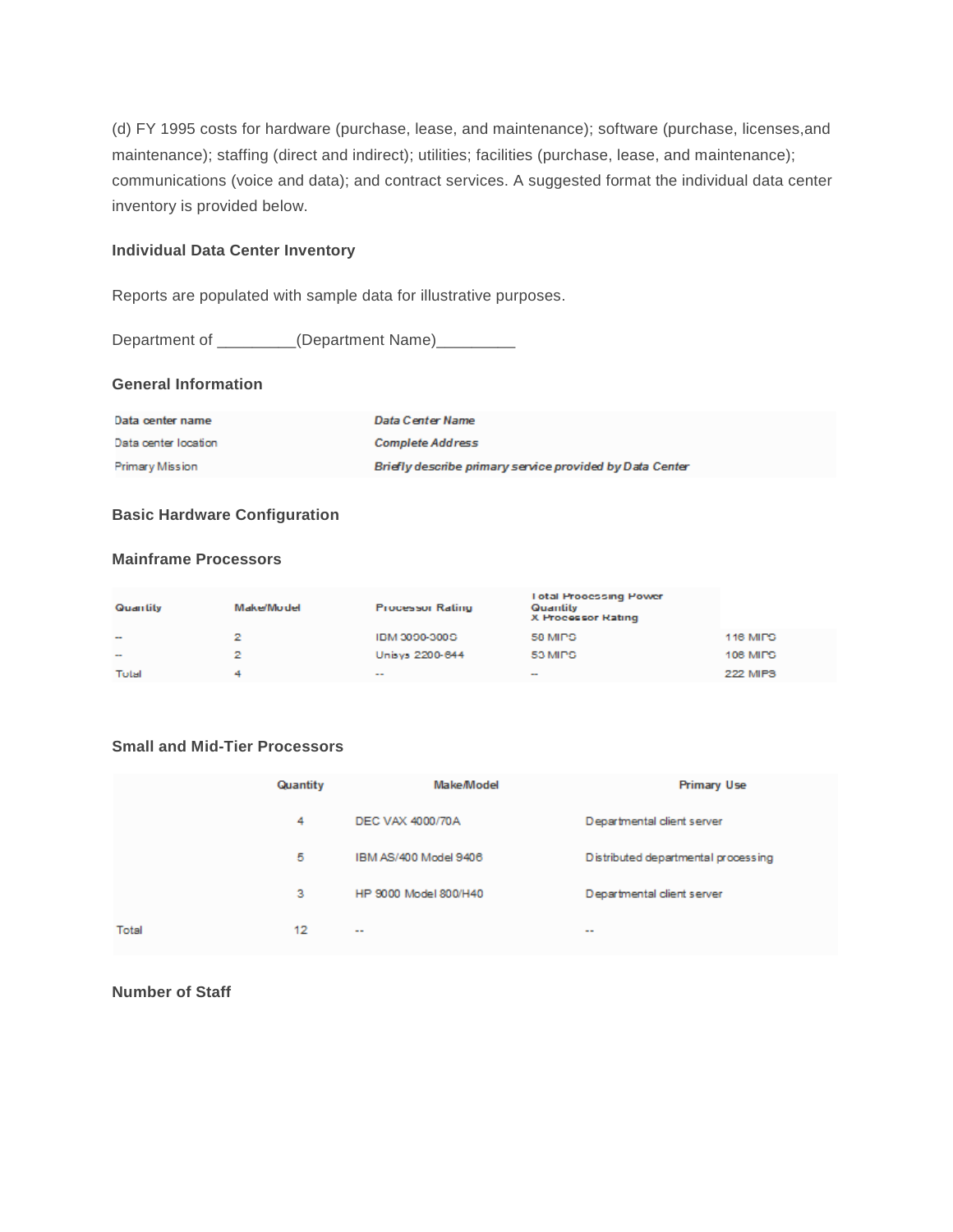|                                     | Federal        | Contractor | Total          |
|-------------------------------------|----------------|------------|----------------|
| Management                          | 3              | 0          | ÷.             |
| Operations/Productions<br>Recovery  | 5              | 3          | 8              |
| Computer System<br>Programmers      | $\overline{2}$ | 2          | $\overline{4}$ |
| Communications/<br>Network Support  | 0              | 3          | ÷.             |
| Administrative and<br>Support Staff | 4              | 4          | 8              |
| Total                               | 14             | 12         | 26             |

**Data Center Cost Recovery**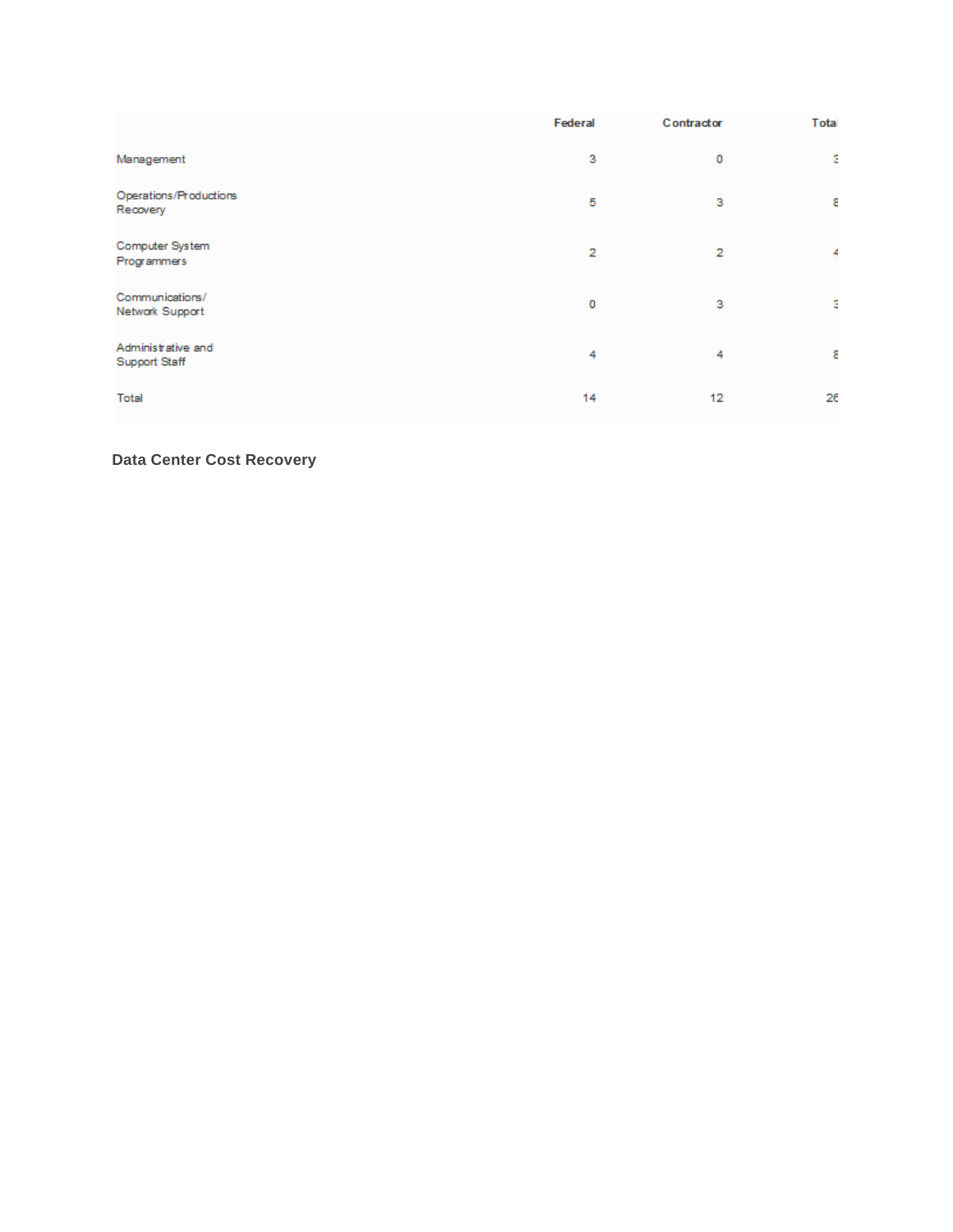| <b>Cost Element</b>                    |             | Congressionally<br><b>Appropriated</b> | <b>Revenues Derived</b><br><b>From Services</b> |
|----------------------------------------|-------------|----------------------------------------|-------------------------------------------------|
| Hardware                               | Purchases   | \$1,000,000.00                         | \$500,000.00                                    |
|                                        | Lease       | $-0-$                                  | \$100,000.00                                    |
| -                                      | Maintenance | \$70,000.00                            | \$40,000.00                                     |
|                                        | Total       | \$1,070,000.00                         | \$640,000.00                                    |
| Software                               | Purchases   | \$30,000.00                            | \$42,000.00                                     |
| ÷                                      | Licenses    | \$42,000.00                            | \$30,000.00                                     |
| ÷                                      | Maintenance | \$40,000.00                            | \$40,000.00                                     |
| ÷                                      | Total       | \$112,000.00                           | \$112,000.00                                    |
| <b>Staffing (Federal</b><br>FTEs only) | Direct      | \$1,000,000.00                         | \$500,000.00                                    |
| ÷                                      | Indirect    | \$200,000.00                           | \$100,000.00                                    |
| ÷                                      | Total       | \$1,200,000.00                         | \$600,000.00                                    |
| <b>Utilities</b>                       | ш,          | \$200,000.00                           | \$100,000.00                                    |
| Facilities                             | Purchase    | $-0-$                                  | $-0-$                                           |
|                                        | Lease       | \$200,000.00                           | \$100,000.00                                    |
| -                                      | Maintenance | \$70,000.00                            | \$40,000.00                                     |
|                                        | Total       | \$270,000.00                           | \$140,000.00                                    |
| Communications                         | Voice       | \$70,000.00                            | \$70,000.00                                     |
| ÷                                      | Data        | \$100,000.00                           | \$100,000.00                                    |
| ÷                                      | Total       | \$170,000.00                           | \$170,000.00                                    |
| Contract<br>Services*                  |             | \$200,000.00                           | \$100,000.00                                    |
| Other (Please<br>Specify)              |             | $-0-$                                  | $-0-$                                           |
| <b>Grand Total</b>                     |             | \$3,222,000.00                         | \$1,862,000.00                                  |

\*Contract staffing is reported under contract services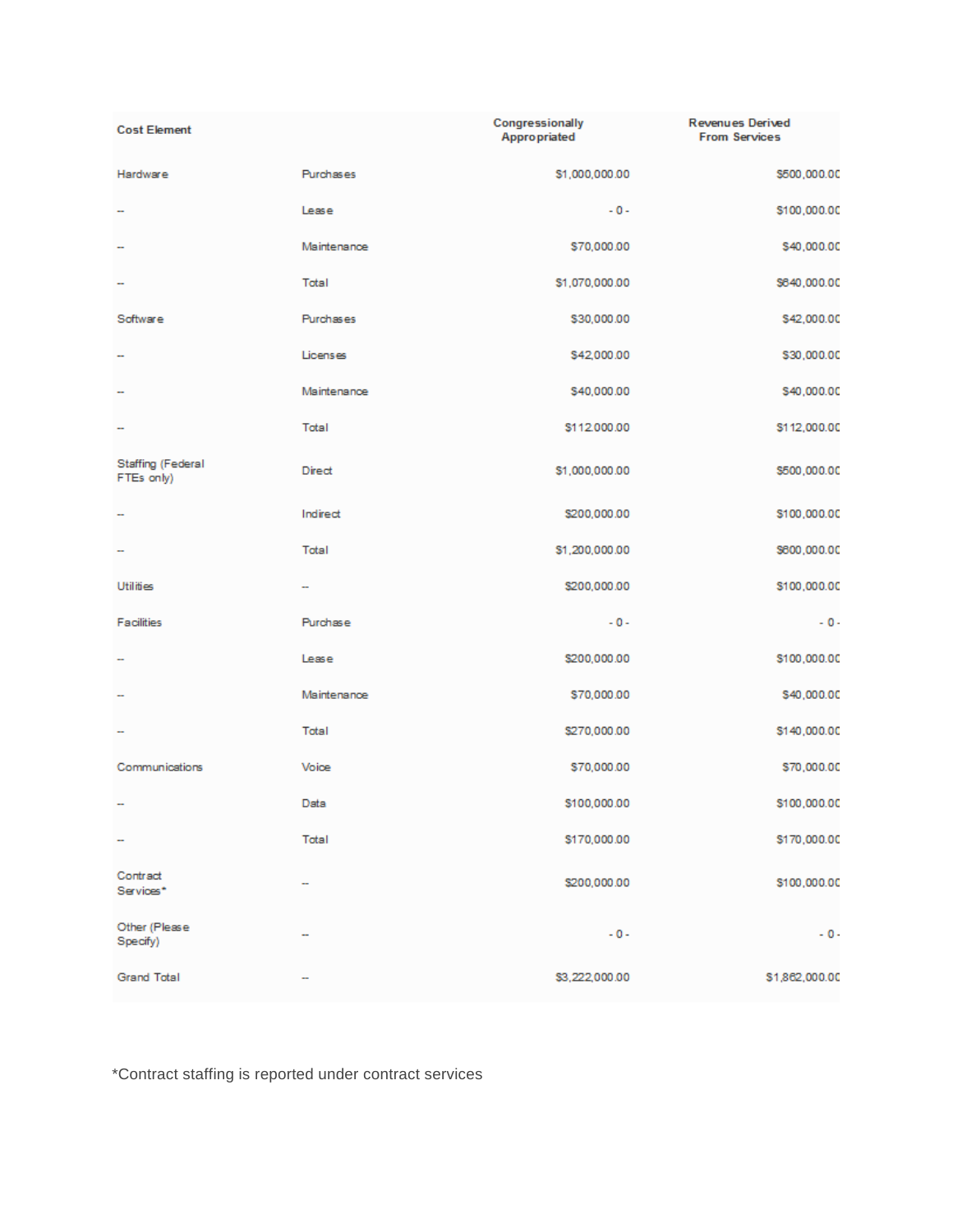**1.2 Aggregate Data Center Inventory.** Agencies will provide to OMB in the format shown below a summary report that aggregates the technical , staffing, and data elements at the agency level; total costs for each element for FY 1995, and total agency costs for FY 1995.

## **AGGREGATE DATA CENTER INVENTORY**

**(to be provided to OMB)**

| Department of _________Department Name ________________ |                                |
|---------------------------------------------------------|--------------------------------|
| <b>Total Mainframe Product Line Processing Power</b>    |                                |
| <b>Product line</b>                                     | <b>Total Processing Power*</b> |
| Amdahal                                                 | 325 MIPS                       |
| Honeywell                                               | 75 MIPS                        |
| Digital                                                 | 200 VUPS                       |
| Total                                                   | 600                            |

\* Dissimilar processing power rating units should be aggregated when completing this table (see Attachment 2).

## **Small and Mid-Tier Processors**

| <b>Product Line</b> | Quantity |
|---------------------|----------|
| Hewlett Packard     | 32       |
| Netframe            | 12       |
| Total               | 44       |

#### **Number of Staff**

**Agency Aggregate Data Center Cost Recovery**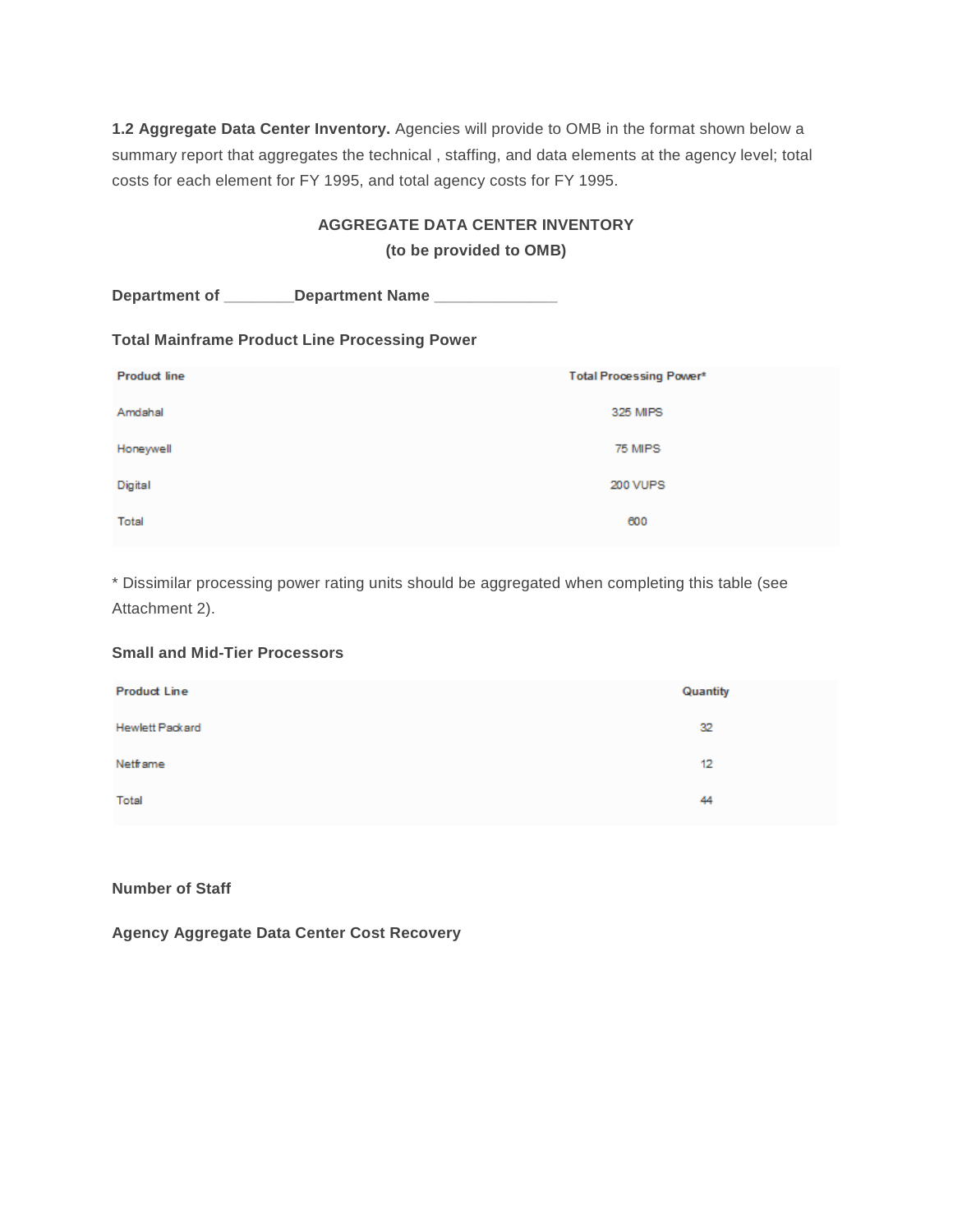| <b>Cost Element</b>          | Congressionally<br>appropriated | <b>Derived from</b><br><b>Services</b> |
|------------------------------|---------------------------------|----------------------------------------|
| Hardware                     | \$5,350,000.00                  | \$3,200,000.00                         |
| Software                     | \$560,000.00                    | \$220,000.00                           |
| Staffing (Federal FTEs only) | \$6,000,000.00                  | \$3,000,000.00                         |
| <b>Utilities</b>             | \$1,000,000.00                  | \$500,000.00                           |
| Facilities                   | \$1,350,000.00                  | \$700,000.00                           |
| Communications               | \$850,000.00                    | \$850,000.00                           |
| Contract Services*           | \$1,000,000.00                  | \$500,000.00                           |
| Other (Please specify)       | $-0-$                           | $-0-$                                  |
| Total                        | \$16,110,000.00                 | \$9,310,000.00                         |

\*Contract staffing should be reported under contract services

## **List of Data Centers**

| Data Center      | Computed Data Center Size* |
|------------------|----------------------------|
| St Louis         | 325 MIPS                   |
| Seattle, WA      | <b>200 MIPS</b>            |
| Washington, D.C. | 75 VUPS                    |
| Total            | 600                        |

\* Dissimilar processing power rating units should be aggregated when completing this table -- see attachment 2.

# **Attachment 2 Data Center Consolidation Strategy**

<span id="page-10-0"></span>Agencies will develop a data center consolidation strategy to meet the target sizes set out below.

**2.1 Target Sizes.** The following minimum target sizes are established for the various large scale computing product lines. These minimal target sizes are based on the central processing units housed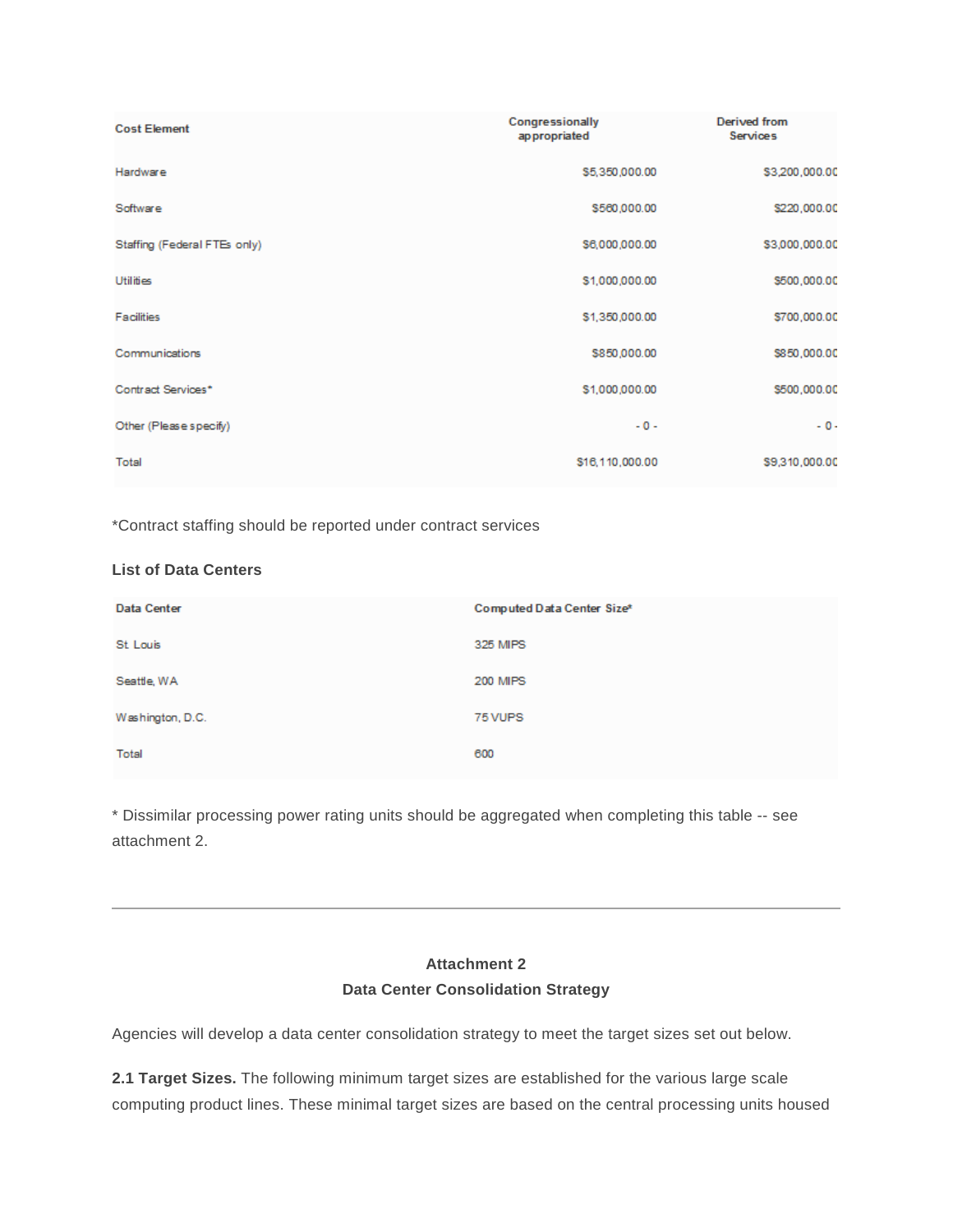at a particular center. The targets do not include the processing capacity of the small and mid-tier machines installed at the site. Note that these are minimum targets and that agencies are encouraged to set higher targets where cost-effective.

| <b>PRODUCT</b><br>LINE | <b>DIGITAL</b>  | <b>HON EYWELL</b> | <b>IB M/IB M</b><br><b>COMPATIBLE</b> | UNISYS          |
|------------------------|-----------------|-------------------|---------------------------------------|-----------------|
| Minimal Size           | <b>225 VUPS</b> | 175 MIPS          | 325 MIPS                              | <b>225 MIPS</b> |

The minimal target size in a heterogeneous product line environment shall be that of the product line with the highest minimal target sizes. With concurrence of the agency's chief operating officer or comparable official, the minimal target size shall be the numerical average of the several product lines.

Departmental high performance scientific processors (except embedded machines and those used principally for research) should be consolidated (1) into a single location or (2) into the same facilities that house general purpose computers. When consolidated into general purpose computer facilities, these machines **should not** be included in the minimal target size computation. However, housing scientific processors at a particular center may be used to economically justify a center that would otherwise be at least 90 percent of the minimal target size. Similarly, housing of a large number of small and mid-tier processors may be used to economically justify a center that would otherwise be at least 90 percent of the minimal target size.

**2.2 Data Center Consolidation Strategy.** Each agency will submit by June 3, 1996 a data center consolidation strategy addressing the following elements:

- **Alternatives Analysis.** The agency consolidation strategy should be based on analysis of alternatives including outsourcing. Based on the data center inventory, analysis of alternatives should reflect the technical feasibility and probable cost effectiveness of each alternative. Agencies are allowed considerable discretion as to which data center(s) to retain and which to close so long as (1) the selected consolidation scenario is cost-effective and the best value, and (2) minimal data center target sizes are met.
- **Architecture Design** The agency's data center consolidation strategic plan will identify the technical solution--a high-level consolidation architecture that reflects the best approach to consolidating the organization's data centers based on the selected data center consolidation alternative. The technical solution or consolidation architecture will identify the receiving and closing data centers and workload realignment as well as the communications architecture. Agencies should seek commercial disaster recovery solutions rather than dividing their work load into multiple sites for the purpose of disaster recovery, unless (l) each site meets the minimal target size, and (2) the combined capital and operating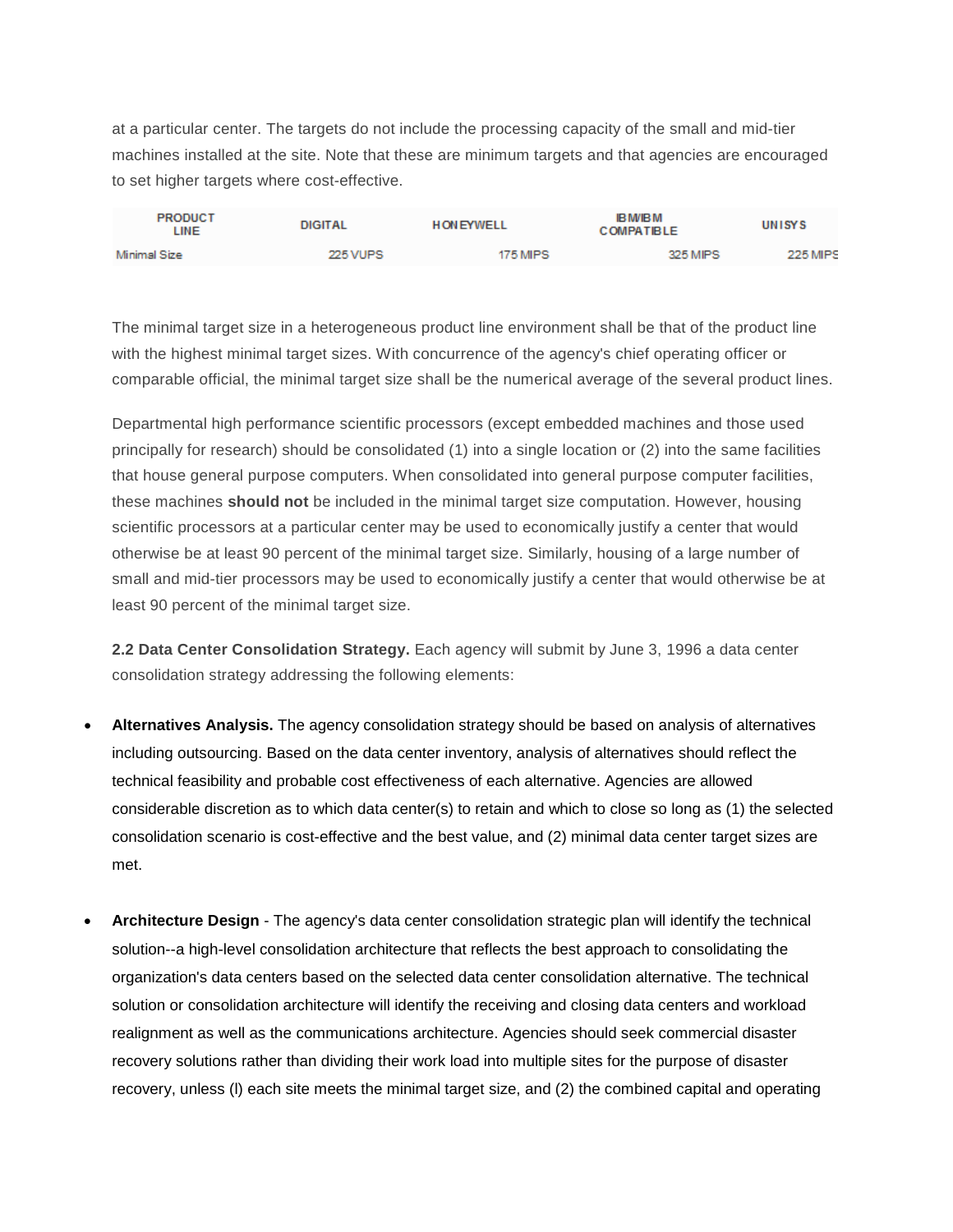costs, less the costs of commercial disaster recovery, is less than the single site operation.

- **Implementation Approach** The high-level implementation approach identifies major consolidation tasks and presents a schedule, milestones, and resources. Major consolidation tasks include development of the agency's Data Center Consolidation Implementation Plan and supporting documents and plans, and implementation activities such as preparing receiving sites, transitioning workload from closing to receiving sites, performing necessary environmental upgrades or modifications at receiving sites, and conducting acquisition activities.
- **Funding Plan** The funding plan identifies and forecasts costs associated with the consolidation process. Funding requirements for all major tasks associated with consolidation are included in this spending plan. Forecast savings from consolidation are offset against expenditures to identify the net cost of consolidation.
- **Exceptions** The agency consolidation strategy should identify data centers that, for non-economic, mission-related reasons, cannot be included in the consolidation plan. OMB will consider exceptions on a case-by-case basis only. Requests for exceptions shall be approved by the agency's chief operating officer or comparable official.

# **Attachment 3 Summary of Implementation Plans**

<span id="page-12-0"></span>Each agency should develop an agency-wide Data Center Consolidation Implementation Plan describing how the agency will achieve the objectives of its consolidation strategy. A summary of this plan will be provided to OMB for review by September 2, 1996. The agency's Data Center Consolidation Implementation Plan serves as a project master plan that allows the agency to monitor progress and facilitates semiannual reporting to OMB. The plan, which evolves as the consolidation effort progresses, contains the consolidation strategy, project tasks resources required, roles and responsibilities, and master schedule of consolidation project tasks and milestones.

To ensure the completeness and consistency of supporting documents and plans, which will become attachments to the plan, the agency's Data Center Consolidation Implementation Plan should include the following:

#### 1. Detailed Technical Architecture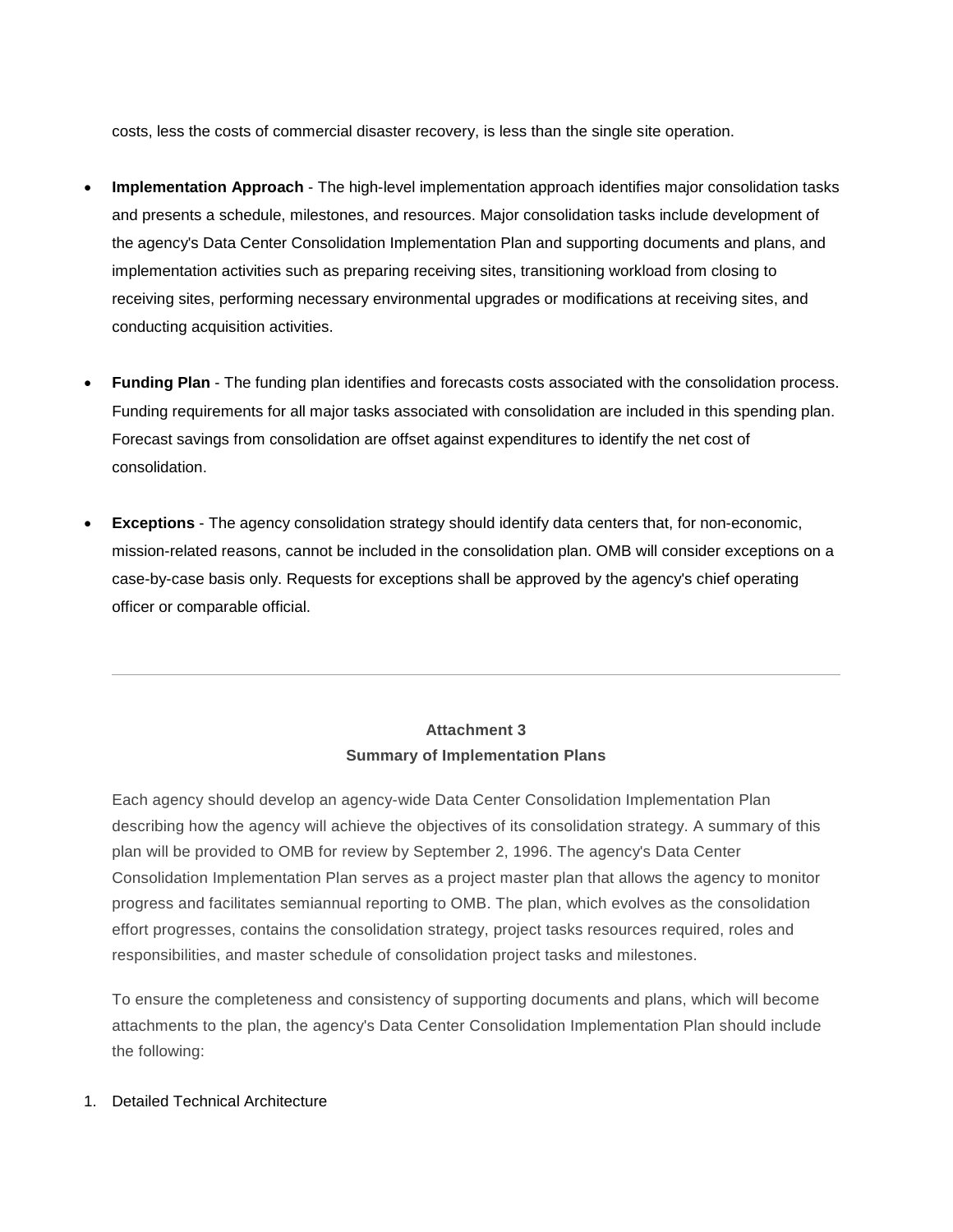- 2. Transition Plan
- 3. Concept of Operation Plan
- 4. Security Plan and Disaster Recovery Plan
- 5. Resources Management Technical Plan (Funding Plan)
- 6. Human Resources Plan
- 7. Acquisition Plan
- 8. Fee-for-Service Structure
- 9. Optimization Plan

**3.1 Detailed Technical Architecture** - The detailed technical architecture for each consolidated data center should describe: (1) the information processing environment, including processor platforms, online storage requirements, output devices, terminals, communications and network devices, and other peripheral devices; (2) resource allocation by user environments; (3) commercial-off-the-shelf software, and operating system software; (4) the physical layout including hardware placement, cabling, communications, power distribution, and HVAC requirements; and (5) the configuration of all sites affected by this Bulletin, including network connectivity and output devices.

**3.2 Transition Plan** - Depending on the size and complexity of the consolidated data center architecture, detailed transition plans may be developed for each receiving or closing site. A Transition Plan outlines the required activities and documents the process for: (1) conducting the final closing site baseline of workload mix and corresponding performance levels that must be met by the receiving site prior to acceptance; (2) reconfiguration of the receiving site to accommodate additional data processing and communications workload requirements; (3) systems integration and testing to ensure that the configuration meets the design specifications; (4) moving the data processing workloads from closing sites to the receiving site; (5) receiving site coordination with closing site customers during the acceptance to ensure, in accordance with mutually agreed-upon criteria, that they are receiving service at least equal to that provided in the closing system environment; (6) close-out activities that will be undertaken after the closing site is successfully transitioned and accepted at the receiving site; and (7) moving the receiving site data processing workloads to an optimal processing configuration. The transition plan includes a schedule showing start and end dates for transition tasks and milestones.

**3.3 Concept of Operation Plan** - The concept of operation plan should identify the performance goals and objectives of the consolidated data center and define how the consolidated data center will operate to meet those goals and objectives. Consolidated data center policies and procedures should be designed according to best practices, provide service at least equal to that provided by the closing sites, place responsibilities at the lowest workable level, and promote standardization among the agency's consolidated data centers. The concept of operation should define the consolidated data center's approach to: (1) customer support and problem resolution; (2) capacity management, including capacity planning, service level management, and performance management; (3) configuration and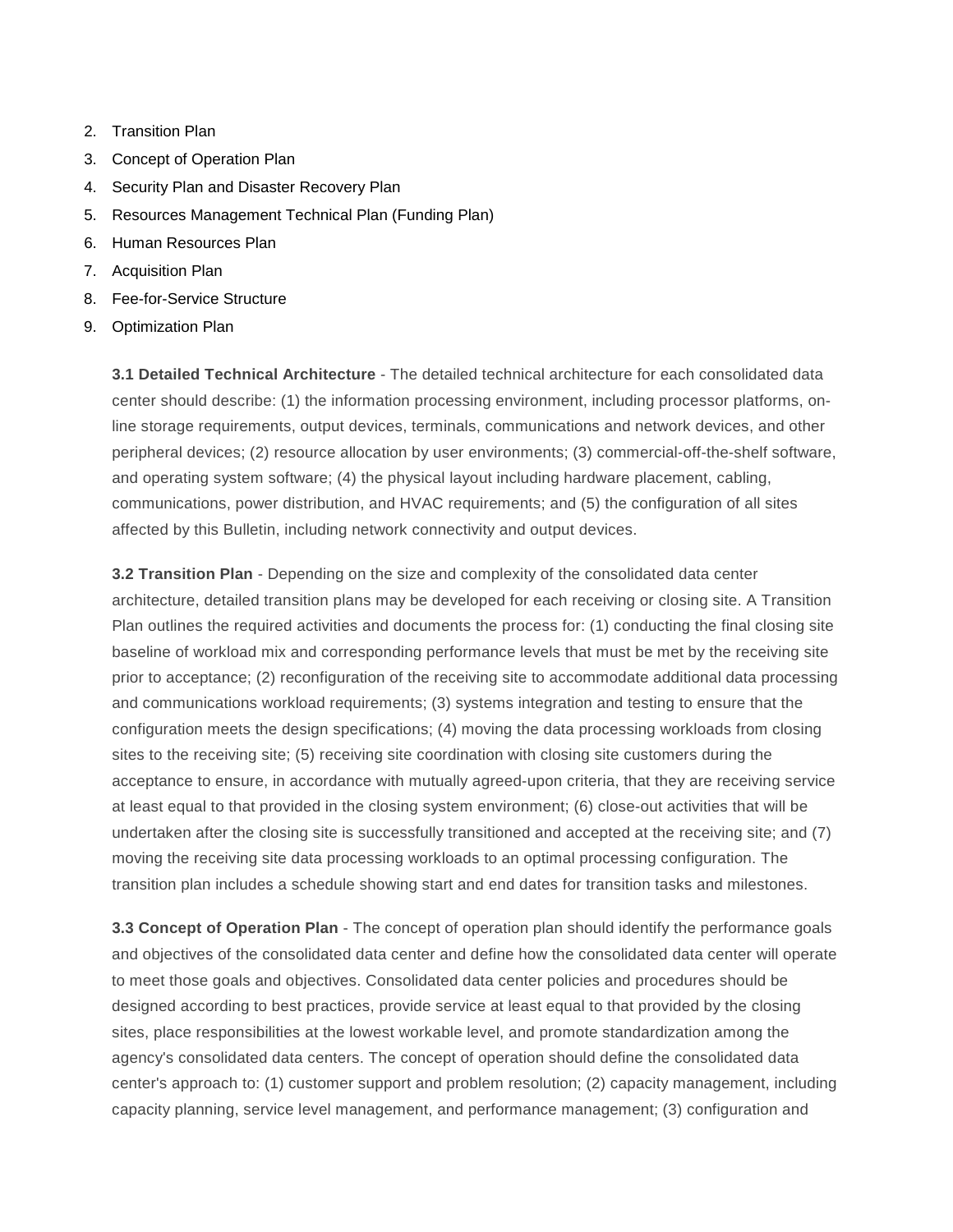change management; (4) customer and data center security management responsibilities; (5) production scheduling and production problem resolution; (6) tape management; and (7) direct access storage device (DASD) management.

**3.4 Security Plan and Disaster Recovery Plan** - The agency should review and revise as necessary its information systems security program policies and procedures to reflect the requirements of the consolidated data center environment. Data center security plans should (1) define the security environment, (2) identify security requirements, (3) establish customer and data center security roles and responsibilities, (4) describe core security services provided by the data center and any customerunique security services, (5) describe how security services will be provided and periodically reviewed and tested, and (6) identify security training and awareness activities. The data center security plan should be supported by documented procedures. The agency should establish a disaster recovery plan that (1) identifies critical agency operations and (2) describes how critical agency operations will be recovered in the event of a disaster. Agencies should consider commercial disaster recovery solutions offered through the GSA.

**3.6 Resources Management Technical Plan (Funding Plan)** - Detailed consolidation spending plans should reflect all projected consolidation project costs including (1) capital investments, (2) TDY travel and relocation, (3) equipment transportation, (4) software licenses, (5) human resources implementation costs, (6) communications costs, (7) facility improvements, and (8) disaster recovery.

**3.7 Human Resources Plan** - Agencies should develop a human resources plan with the objectives of retaining necessary personnel at closing sites until the sites are successfully transitioned, establishing qualifications for consolidated data center personnel, and providing options for closing site personnel. The human resources plan should include: (1) data center personnel skills requirements, (2) data center personnel skills inventory, (3) transfer options, (4) training options, and (5) outplacement options.

**3.8 Acquisition Plan** - Acquisition plans should be developed to support agency data center consolidation and modernization efforts that require upgraded or new hardware, software, and communications equipment; facility improvements; and physical, personnel, and information systems security improvements.

**3.9 Fee-for-Service Structure** - If the receiving data center has a fee-for-service chargeback structure in place, it should be expanded to include new customers. If the receiving center has not operated on a fee-for-service basis, a chargeback structure and corresponding procedures should be established and implemented as new customers begin using the data center. The fee-for-service structure should (1) track system usage, (2) monitor operational costs, (3) establish service rates, and (4) bill users. For the purposes of the data consolidation plan, data center operations should be considered separate from other non-related business activities supported in the same working capital fund.